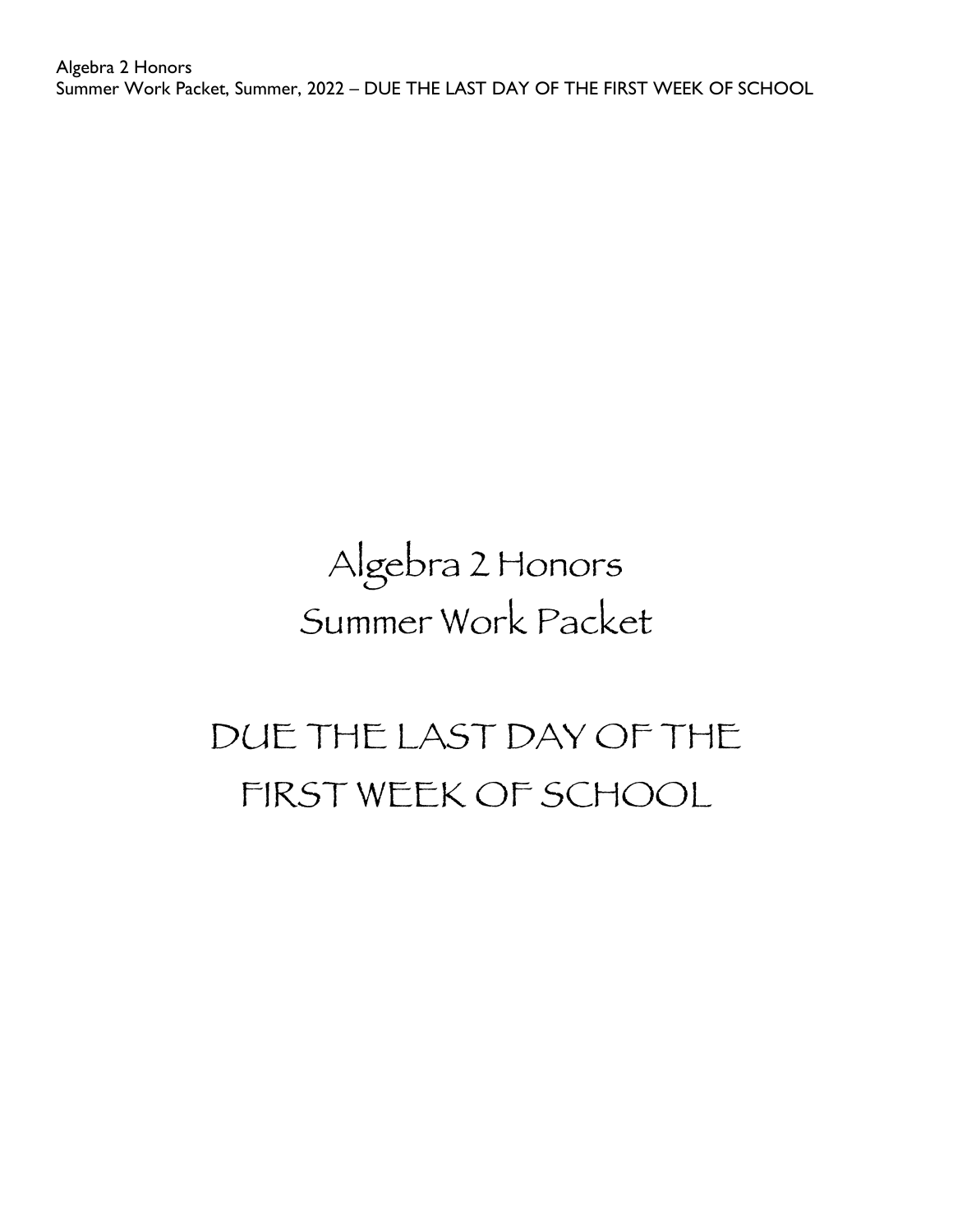#### Algebra 2 Honors Summer Work Packet, Summer, 2022 – DUE THE LAST DAY OF THE FIRST WEEK OF SCHOOL

# **Welcome to Algebra 2 Honors!**

This course is a fast-paced, rigorous course in which you will study functions and their relationships in depth. This course is very difficult. I expect that you will be able to work through investigations I have created in order to discover mathematical concepts with peers. I will not provide you with formulas or "steps" for solving problems. You will often work with your table-mates to discover key concepts. Persistence and dedication are the keys to success in this course; however, knowing when to trust your abilities to work through a difficult problem and when to ask for help are also crucial. The work in this packet will prepare you to begin the Algebra 2 Honors course. Please ensure that you understand each concept thoroughly and can solve problems, including word problems, with these skills.

Keys to success in this course are:

- 1) Solid foundation in skills from Algebra 1.
- 2) Persistence, and the desire to understand rather than memorize.
- 3) Resilience, and ability to "bounce back" from times when you solve a problem incorrectly.
- 4) Curiosity and the interest to know the "why" of mathematics.

## You **required summer assignments** are as follows:

- 1) Sign up for or log onto Khan Academy. Add me as a coach by selecting me from the coaches' list or by using class code **ADP9SQV6.** The class is named *Algebra 2 Honors*. This will be a resource for you to review the material in this packet prior to completing the problems.
- **2) Complete the work in this packet.**
- 3) Submit your answers using this Google form. https://forms.gle/RFrMuatrHfdVTyJt7
- 4) Purchase a TI-34 Multiview or a TI-30 XS Multiview calculator. (You may email me at eraskin $@$  latinpcs.org a picture or a link prior to purchasing, if you would like to verify that you are purchasing the correct calculator.)



5) Purchase a **3-ring binder** with extra lined paper and graph paper. You will need this in class daily.

# **The work in this packet is due the last day of the week in the first week of school. It will count as a quiz grade.**

Please sign below to show that you understand the required materials and positive attitude to be successful in this course.

Printed Name **Signature** Signature **Signature Signature Signature Date**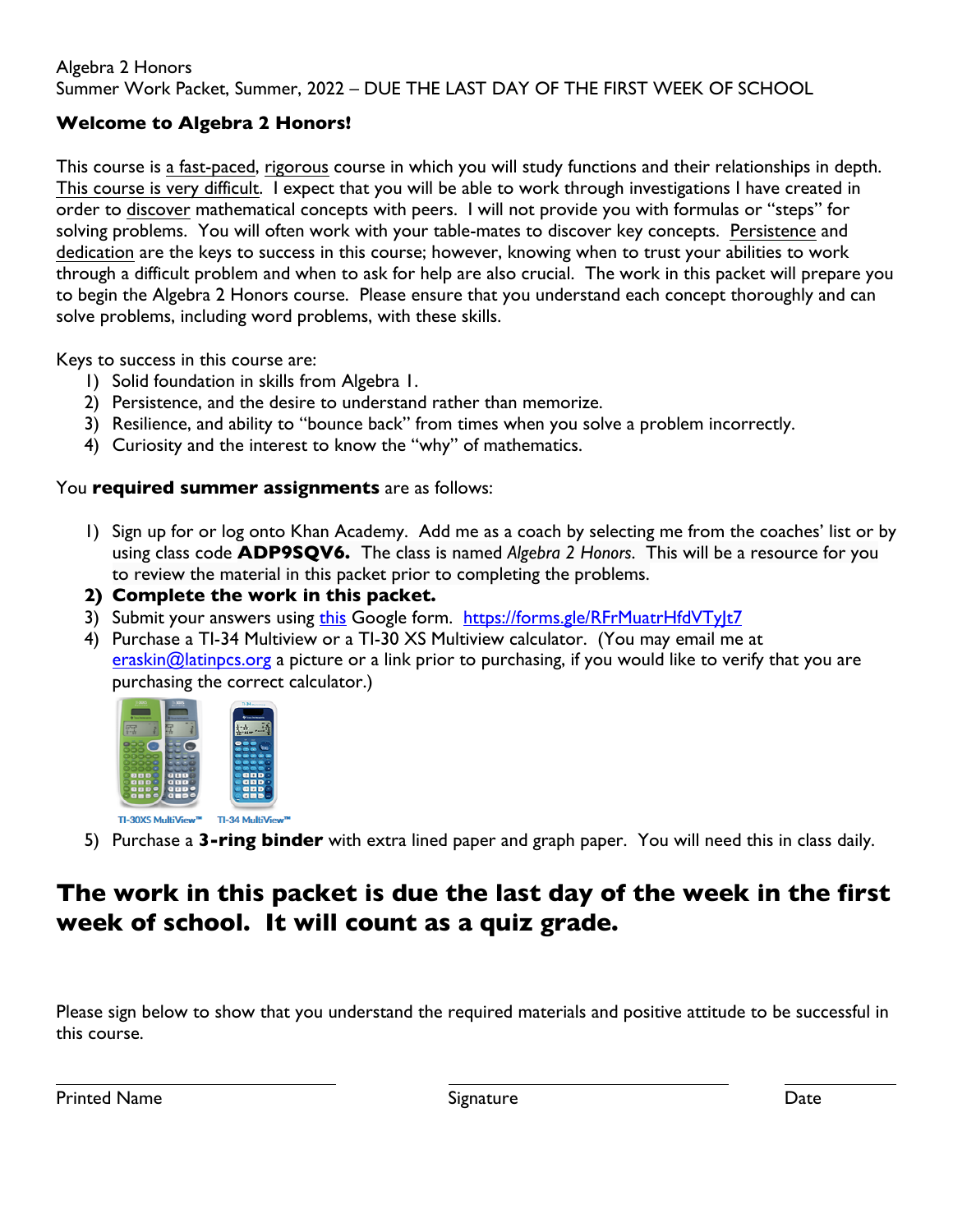**Solve all problems. Show all of your work.** Refer to the Khan Academy videos if you have questions about any of the material. You will use these skills every day in class, so make sure that you completely understand them and can solve problems without help.

#### **Solving linear equations**

1)  $6b + 12.5 = 15.5 + 8b$ 

2) Ms. Smith had 70 stickers to give to students. She gave 3 to each student and still had 5 left. How many students were there? Write an equation to find the number of students who got stickers.

3)  $5r - 12 + 4r = 3r + 8$ 

4)  $4(-g + 7) = -(g - 8)$ 

5)  $12v - 8 = 16(4 + \frac{1}{2}v)$ 

#### **Linear equations with unknown coefficients**

6) Solve for h.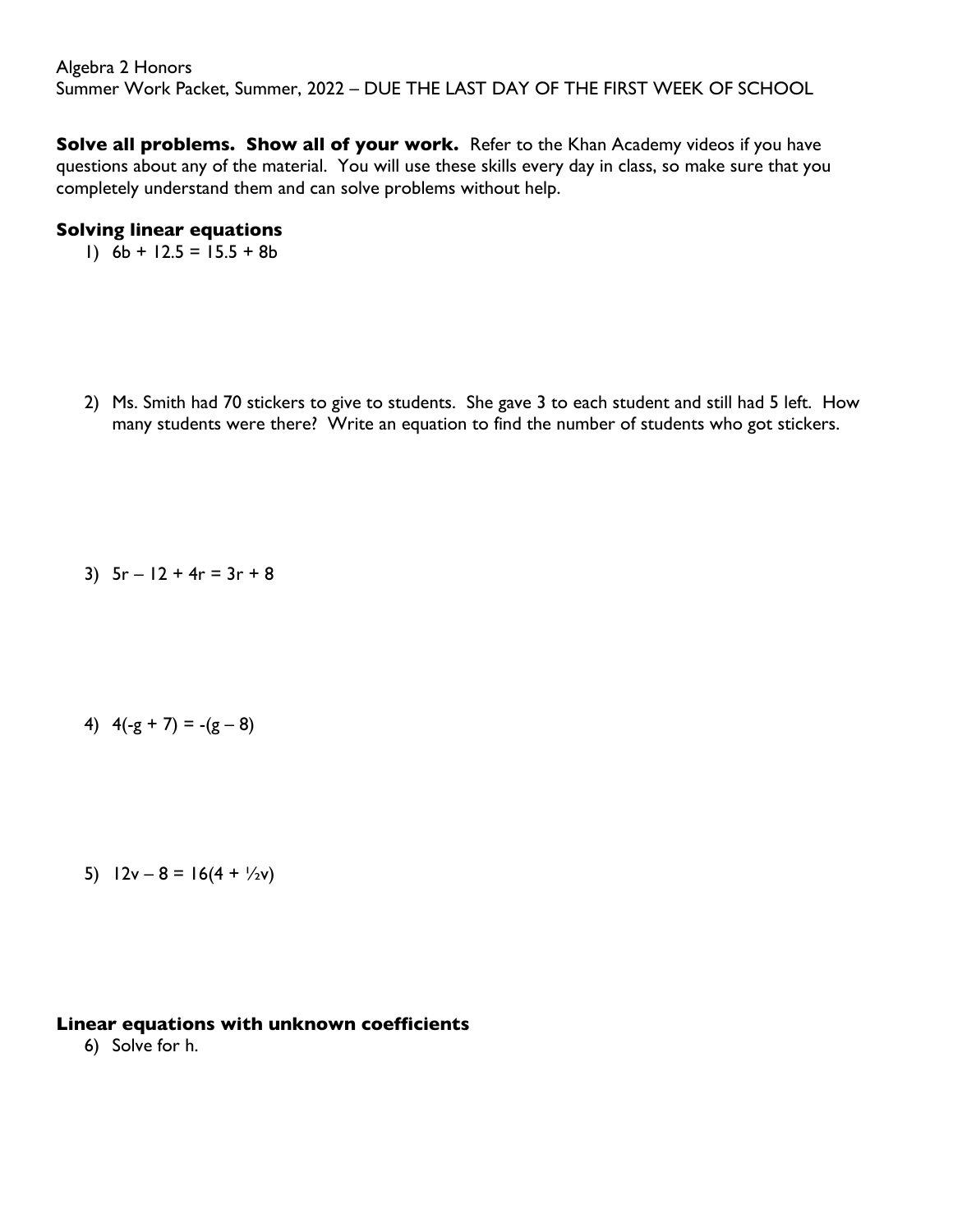Algebra 2 Honors

Summer Work Packet, Summer, 2022 – DUE THE LAST DAY OF THE FIRST WEEK OF SCHOOL

 $45 + 7h = 9h + gh$ 

#### **Linear equations word problems**

7) The sum of 4 consecutive odd integers is 64. Find the third number in this sequence.

#### **Analyze the number of solutions to a system of equations**

8) How many solutions does the following equation have?  $12z + 8 = 2(6z - 7)$ 

#### **x-intercepts and y-intercepts**

9) Determine the intercepts of the line that correspond to the following table of values

| x  |       |
|----|-------|
| 10 | Δ     |
| 20 |       |
| 50 | $-20$ |

 $x\text{-intercept } (\qquad , \qquad )$  y-intercept  $(\qquad , \qquad )$ 

#### 10) Determine the intercepts of the following line.

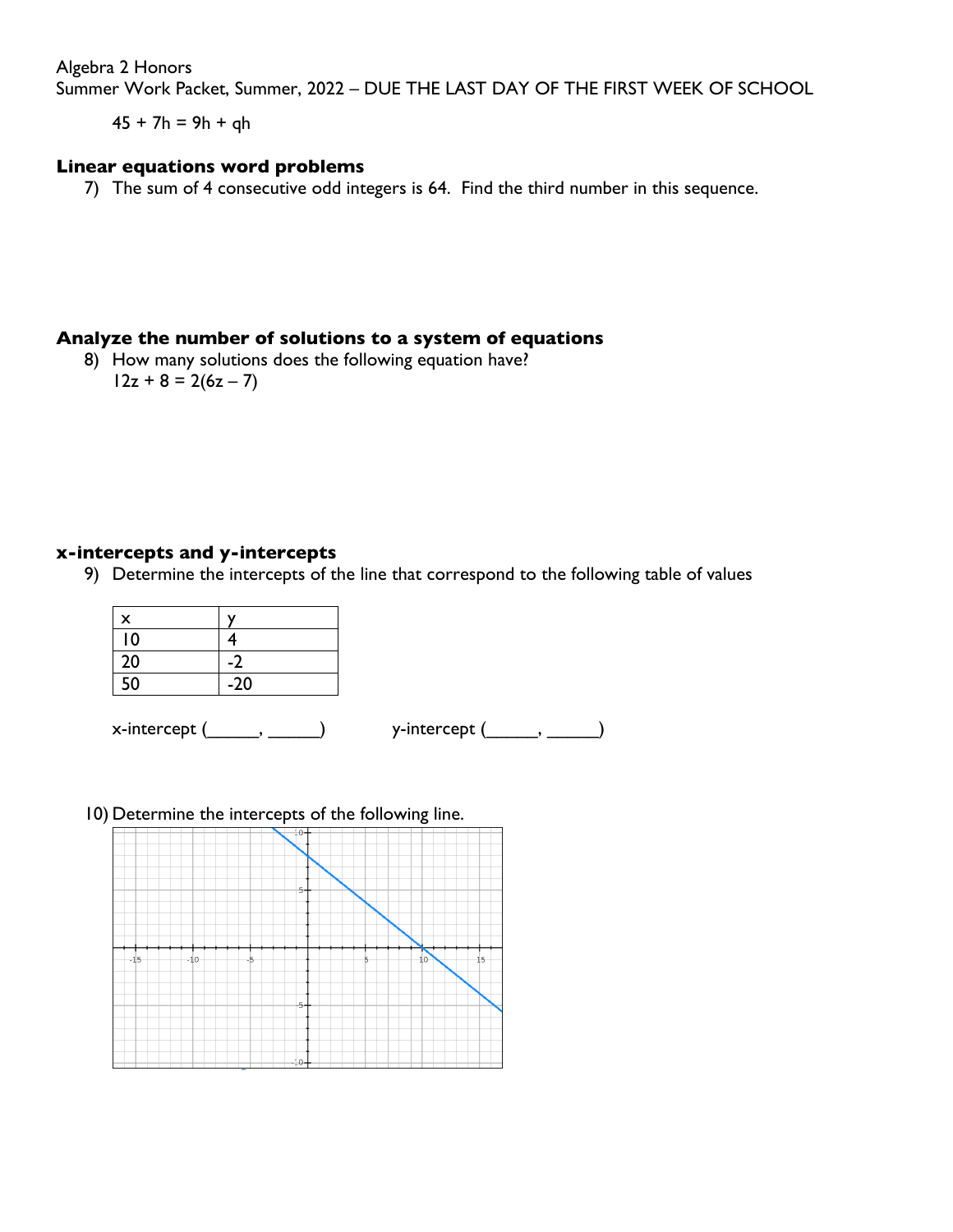Algebra 2 Honors

Summer Work Packet, Summer, 2022 – DUE THE LAST DAY OF THE FIRST WEEK OF SCHOOL

 $x\text{-intercept} (\_\_\_\_\_\_\_\_\_\_\$  y-intercept  $(\_\_\_\_\_\_\_\_\_\_\_\_\_\_$ 

11) Determine the intercepts to the line *y* = 4x + 15.

 $x\text{-intercept } (\_\_\_\_ \ , \_\_\_\_ )$  y-intercept  $(\_\_\_\_\_ \ , \_\_\_\_ )$ 

#### **Slope**

12) What is the slope of the line through the points (5, -10) and (8, 25)?

13) What is the slope of the following line?



#### **Horizontal and vertical lines**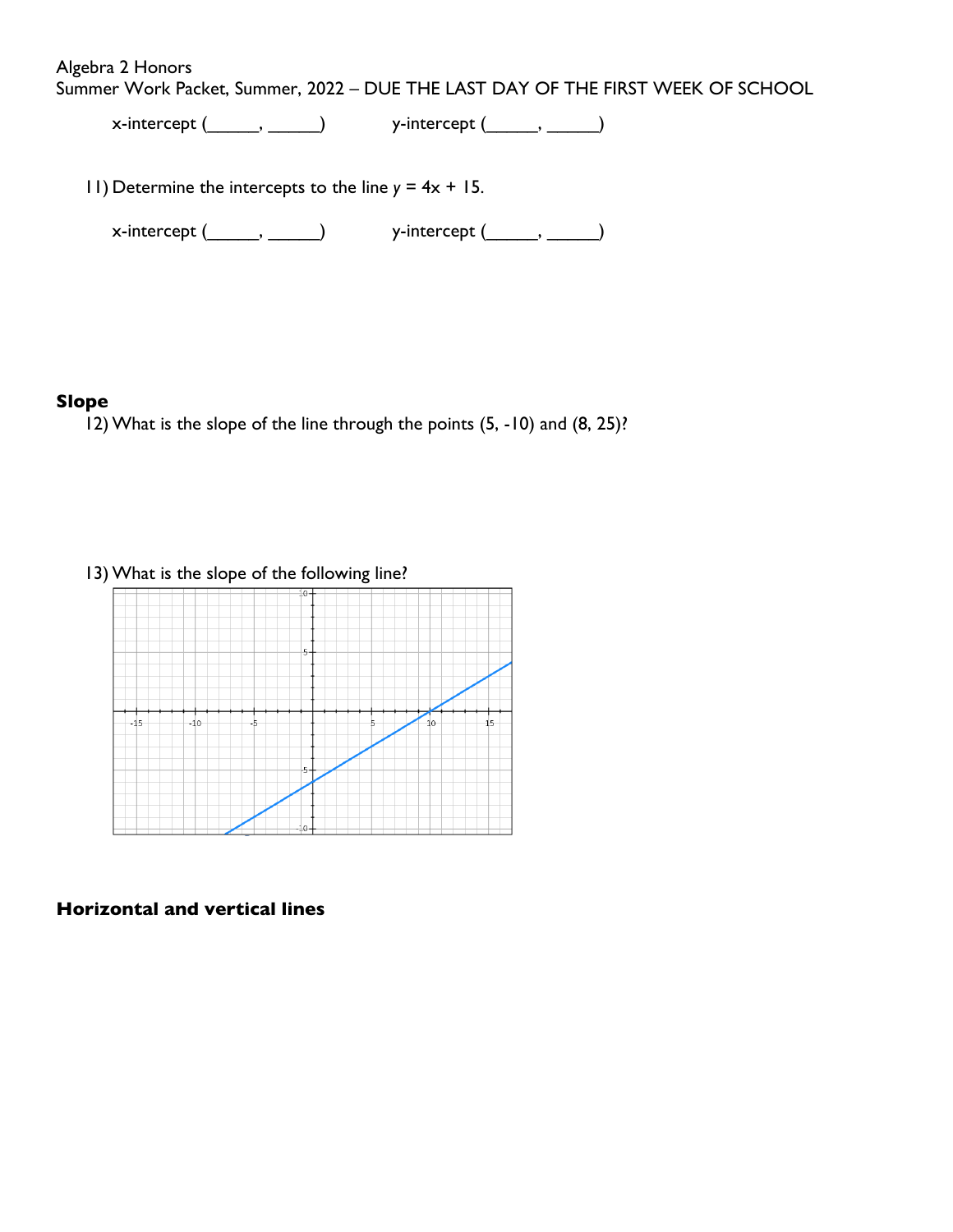### Algebra 2 Honors

Summer Work Packet, Summer, 2022 – DUE THE LAST DAY OF THE FIRST WEEK OF SCHOOL

14) What is the equation of the following line?





16) What is the slope of the line  $2y + 5 = -3(x - 10)$ ?



17) Graph 3x + 4y = 12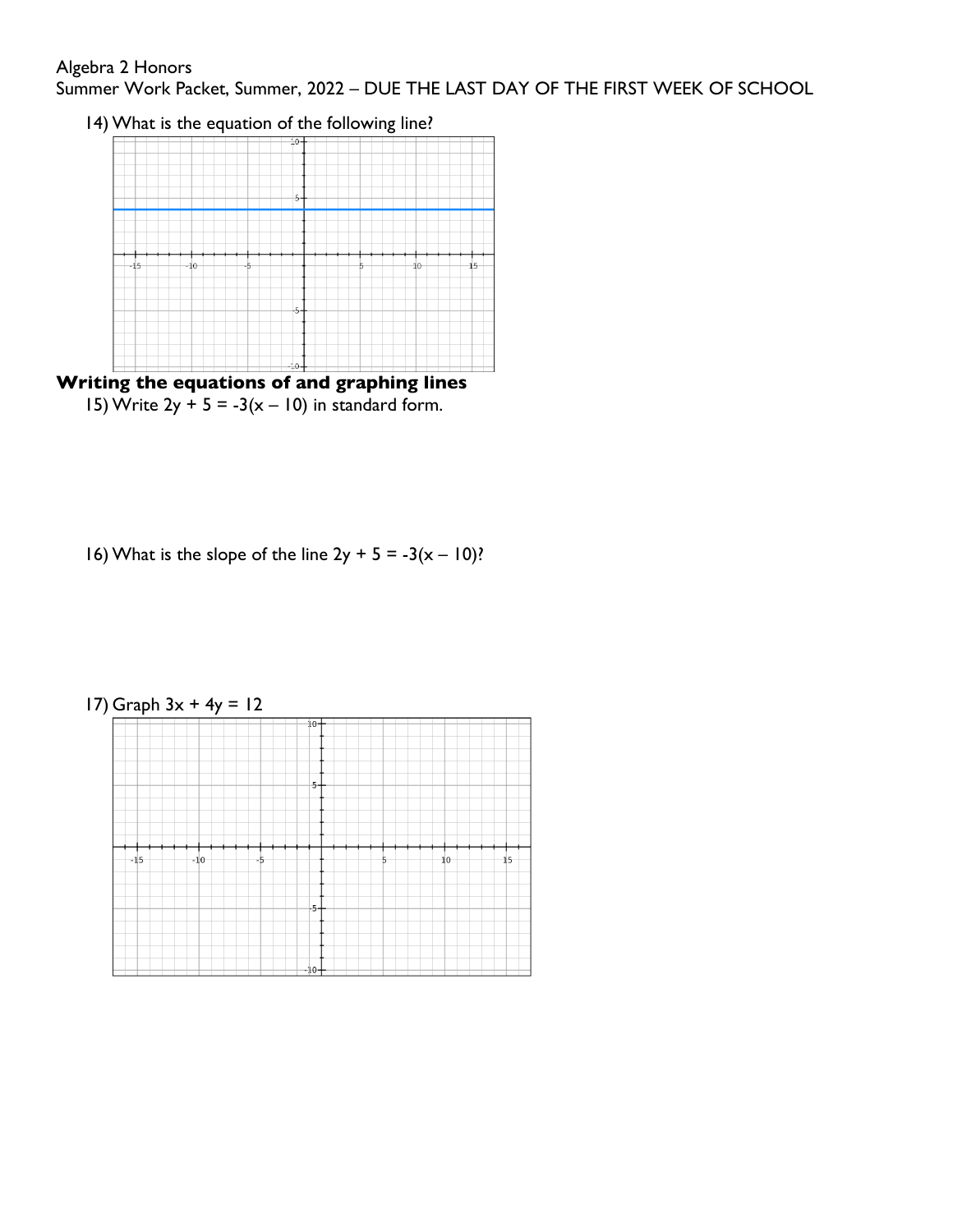## Algebra 2 Honors Summer Work Packet, Summer, 2022 – DUE THE LAST DAY OF THE FIRST WEEK OF SCHOOL

18) Write the equation of the following line.



# **Solving systems of equations**

Solve the following systems of equations by graphing.

$$
19) y = x + 2
$$
  
y = 3x - 2



20)  $y = 2x + 3$  $y = 2x + 1$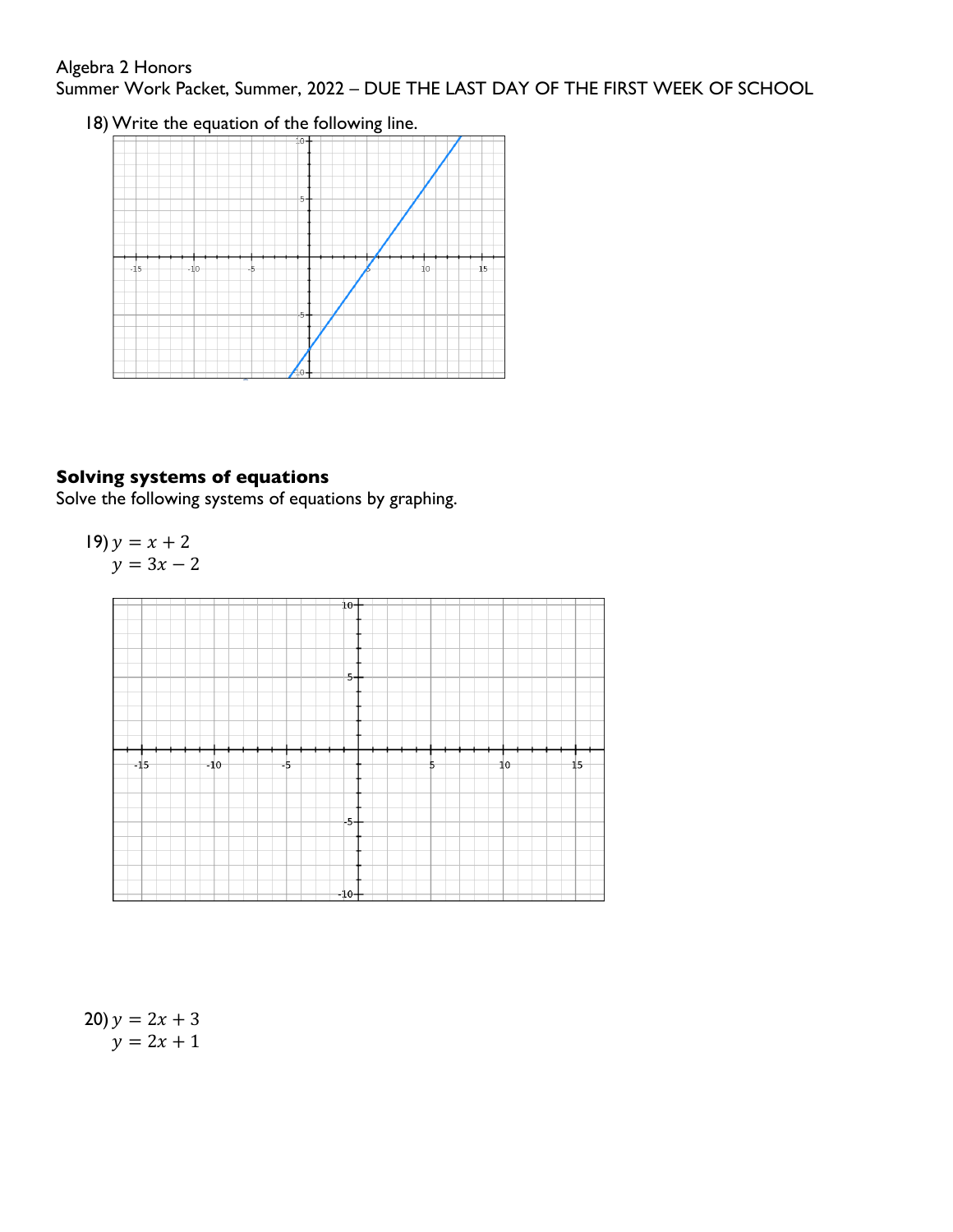

 $21$ )  $y = -3x + 4$  $y + 3x = -4$ 



Solve the system of equations by using either substitution or elimination.

22) 
$$
y = -x - 6
$$

$$
y = x - 4
$$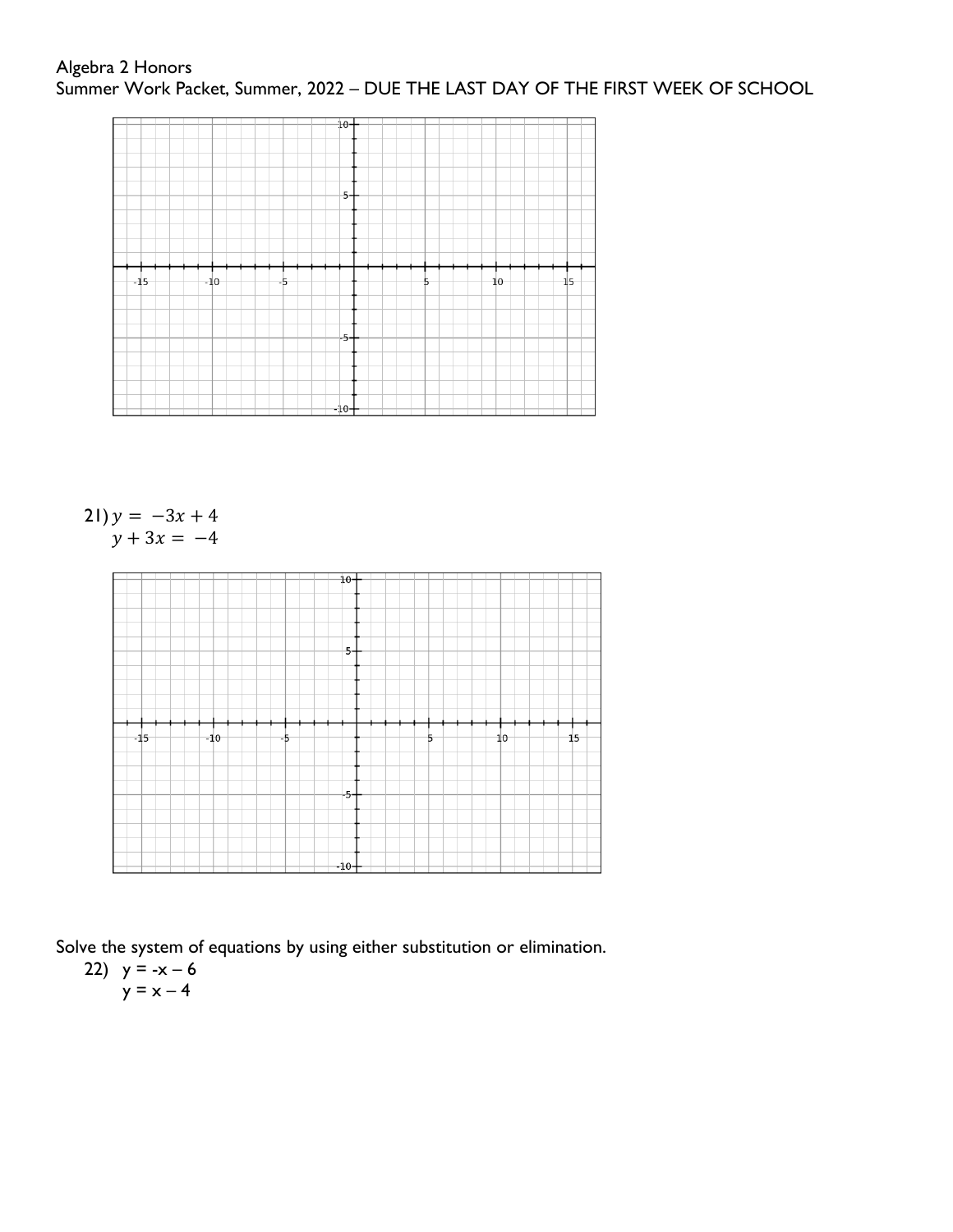$$
24y = 2x - 10
$$
  

$$
y = 4x - 8
$$

 $23$ ) y =  $3x - 2$  $x - y = 4$ 

25)  $2y = 2x + 12$  $y = -2x - 3$ 

 $26)$  4x + 3y = -5  $-2x + 2y = 6$ 

 $27) 8x + 3y = 13$  $3x + 2y = 11$